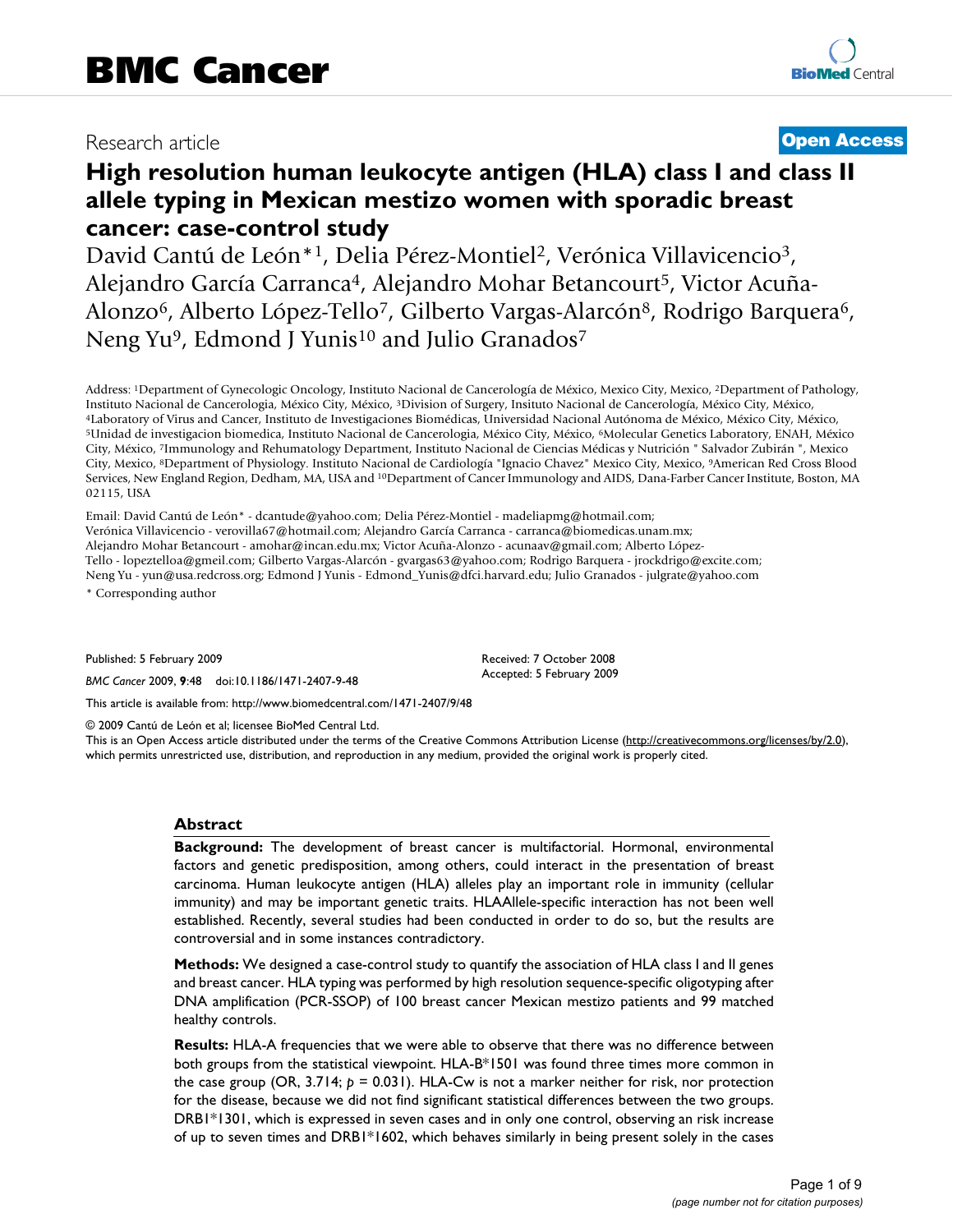(OR, 16.701; 95% CI, 0.947 – 294.670). DQ\*0301-allele expression, which is much more common in the control group and could be protective for the presentation of the disease (OR, 0.078; 95% CI,  $0.027 - 0.223$ ,  $p = 0.00001$ ).

**Conclusion:** Our results reveal the role of the MHC genes in the pathophysiology of breast cancer, suggesting that in the development of breast cancer exists a disorder of immune regulation. The triggering factor seems to be restricted to certain ethnic groups and certain geographical regions since the relevant MHC alleles are highly diverse. This is the first study in Mexican population where high resolutions HLA typing has been performed in order to try to establish an association with malignancy.

# **Background**

Breast cancer is a common neoplasm around the world with almost 1 million cases diagnosed every year, it is also considered the most frequent malignant neoplasm in developed countries, globally accounts for 18% of all female cancers [[1\]](#page-8-0). In Mexico, this neoplasm occupies second place, preceded only by cancer of the cervix, which occupies 10.6% of all tumors and 16.4% of all tumors in women. It is considered that the combination of cervicouterine cancer and breast cancer corresponds to 49% of all neoplasms in Mexican women [\[2\]](#page-8-1).

Multiple factors are associated with an increase in breast cancer development, including age, family history, exposure to hormones (endo – as well as exogenous), diet, benign mammary disease, and environmental and genetic factors. The majority of these factors moderately increase the risk of developing cancer. It is estimated that at least 50 and up to 80% of women who develop breast cancer do not possess predisposing factors in addition to gender and age [[3\]](#page-8-2).

According to Rodríguez-Cuevas et al. [[4](#page-8-3)], in Mexico from 1993 – 1995, 29,075 new cases of breast cancer were reported, of which 45.5% presented at the age of  $< 50$ years; it is noteworthy that the most affected age group was that of 40 – 49 years, corresponding to 29.5% of all tumors. When a comparison was carried out with studies reported by other authors, it was found that in Mexico, this disease presented at least one decade prior to presentation in European countries or in the U.S. On conducting a comparative evaluation with other Latin American countries such as Venezuela [[5](#page-8-4)], we found that the percentage of women < 50 years of age with a diagnosis of breast cancer is similar to that of Mexico. Thus, we concluded that Latin American women have the tendency to develop this type of neoplasm at an earlier age [\[4](#page-8-3)[,5\]](#page-8-4).

This observation is similar to that for Japanese women, in whom 46.5% of women with this disease were aged < 50 years [\[6\]](#page-8-5). It appears that environmental or dietary factors are not responsible for this behavior, because reports in the literature evaluating Hispanic patients residing in Los Angeles, California, or in the U.S. state of New Mexico show a percentage of presentation (38 – 39%) similar to that of ages of women living in Mexico or other Latin American countries [\[7\]](#page-8-6). According to this information, it is possible that there is (are) some factor(s) that make(s) women present this disease when no other risk factor is found.

One of the predisposing factors can be genes located within the major histocompatibility complex (MHC) region; the association between human leukocyte antigen (HLA) gene products with a disease does not necessarily reflect the direct involvement of these molecules in the disease process [\[8\]](#page-8-7), and because many genes can be in linkage disequilibrium with other MHC genes, this possible association could be due solely to a closely associated gene.

The HLA system involvement in the development of cancer is poorly understood; nonetheless, it is widely recognized that MHC genetic variations lead to greater susceptibility to neoplasm development [[9](#page-8-8)]. Neoplastic cells express a number of genes not expressed by their normal counterpart, and also some peptides of some proteic products of these HLA molecule-associated genes [\[10](#page-8-9)].

The role of oncogene – and tumor suppressor geneacquired changes is widely recognized; similarly, there is growing evidence suggesting that the immune system plays a protector role in tumorigenesis [[11](#page-8-10),[12\]](#page-8-11). In patients with cancer, HLA peptide complex-stimulated T-cell responses are not sufficiently effective for eliminating tumor cells. Loss of HLA expression or deregulation has been reported in a great variety of tumors, including breast cancer [[13](#page-8-12)]; changes in the expression of these antigens have been associated with poor prognosis. Notwithstanding this, in tumoral tissue class I antigen expression is rarely lost in its entirety [\[14](#page-8-13)]. Such changes connote the possibility that this represents mechanisms by which neoplastic cells escape cell-mediated immunological surveillance – due to their being poor targets for cytotoxic T-cells – allowing for tumor dissemination and metastasis [\[15](#page-8-14)].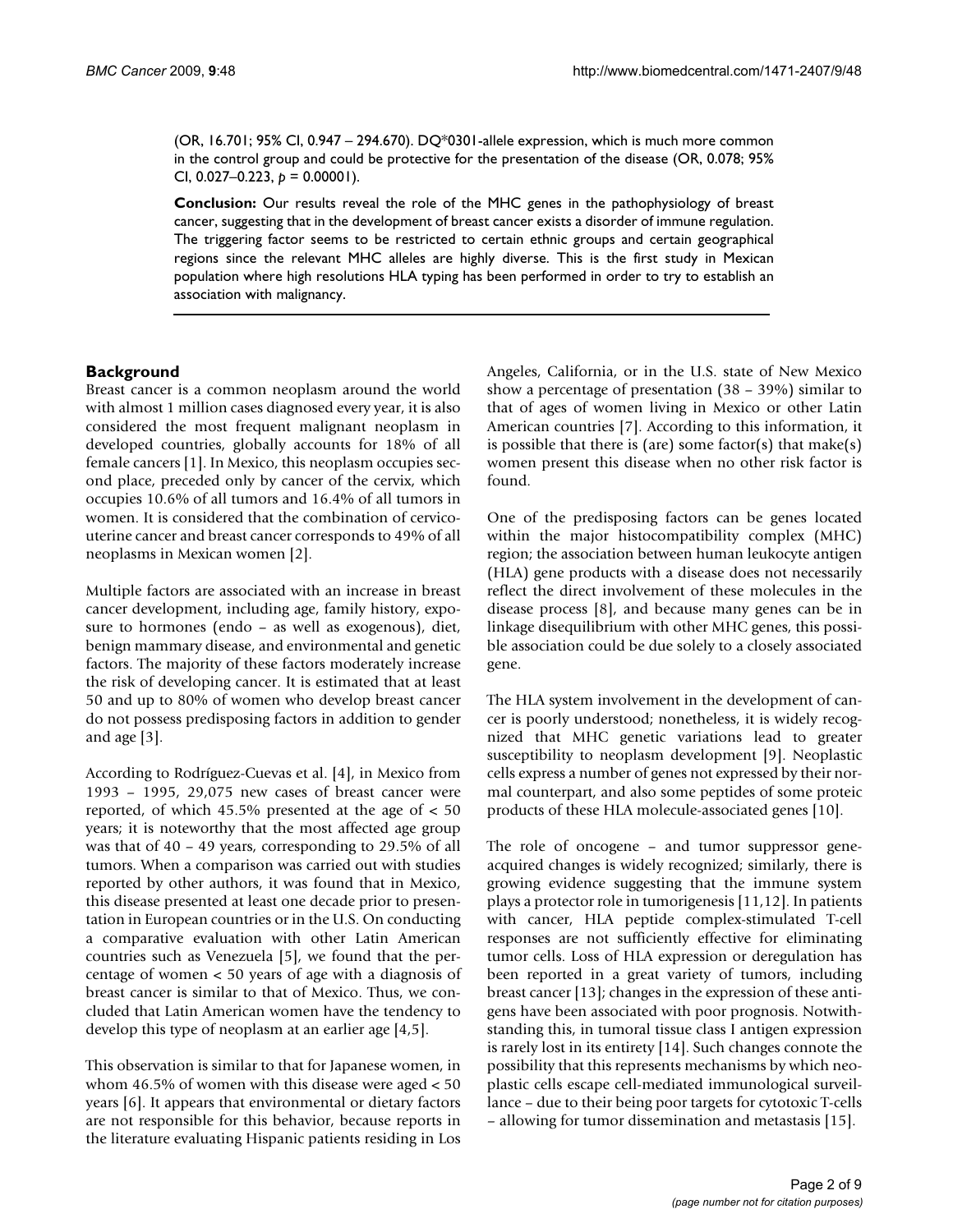If immunological surveillance is important during tumorigenesis, certain individuals who inherit specific HLA class I alleles, which are highly polymorphic, such as DRB or DQB, can be more susceptible to developing tumors, or contrariwise, more resistant to the growth of these [[13](#page-8-12),[14\]](#page-8-13).

In breast cancer, the study of HLA is reduced; the greatest number of studies is conducted on HLA class I expression. These studies have shown that up to 80% of tumors exhibit partial or total loss of HLA class I antigens [[16](#page-8-15)[,17](#page-8-16)], while other tumors such as cervix, larynx, melanoma, colon, and pancreas demonstrate a loss of up to 40 – 50% [[18](#page-8-17)[-20](#page-8-18)]. Evaluation has arrived at the field of prognosis; for example, in the study of Gudmundsdottir et al. [\[21](#page-8-19)], the authors showed that a cohort of 187 patients with clinical stages I and II, mixed HLA class I expression exhibited an increase in the probability of late recurrence and a greater probability of death (odds ratio [OR] = 3.42; *p* = 0.014) due to the disease in patients with negative auxiliary lymph nodes in comparison with patients demonstrating total negativity or positivity, especially after 5 years.

The first evaluation of HLA class II and their alleles was carried out by Chaudhuri et al. [\[13\]](#page-8-12) in a group of 173 patient with breast cancer and 215 Caucasian-origin controls, showing the presence of the DRB3\*0201/\*0202 allele in 55% of cases and in 40.9% of controls  $(p =$ 0.0072) as risk factor. At the same time, the authors concluded that DQB\*03032 and DRB1\*11 alleles represent resistance factors toward the disease. HLA polymorphisms appear to be responsible for the immune response variations in different individuals to different antigens and can contribute to susceptibility to the disease, specifically to non virus-related tumors, because breast cancer frequency in Mexico is high, thus considered a health problem, and the disease is present in any age group, with the characteristic of presenting at an earlier age than in other countries, and with the evidence that between 50 and 80% [[1](#page-8-0),[3](#page-8-2)] of patients do not present the classical risk factors of the disease; therefore, it is necessary to investigate whether there is loss of control of the immune system regarding the tumor cell in this group of sick persons that allows neoplastic growth. At present, there are no reports of HLA system alleles in Mexican mestizo female population with breast cancer.

# **Methods**

#### *Subjects*

We developed a case-control study at the National Institute of Cancerology (Instiuto Nacional de Cancerología de México, INCan) in Mexico City. A case was defined as a Mexican mestizo female patient with at least two previous generations born in Mexico, in whom breast cancer confirmed by histopathology has been diagnosed, who has been treated at the INCan Breast Tumor Service. A control was defined as a Mexican mestizo female patient who has at least two previous generations born in Mexico, from open population, without a family history of any type of cancer, with emphasis placed on breast, colon, ovary, and prostate cancer, without a history of autoimmune diseases, who has been submitted to breast and/or radiological exploration that discard pathology at this level according to patient age. We applied a clinical history oriented toward determination of personal and familial antecedents-of-interest; in the case of obtaining no response being or the response being positive, the patient was excluded from the study.

Determination of the absence of mammary pathology was performed according to patient age, with the following American Cancer Society (ACS) guidelines for detection of early breast cancer [[22](#page-8-20)]: a) In women < 40 years of age, a clinical examination was conducted exclusively; in the case of requiring further evaluation, the patient was discarded as a control and excluded from the study, and b) in women aged > 40 years, we carried out a clinical examination as well as a mammographic study and breast ultrasound (US) to determine mammary pathology. In the case of obtaining an abnormal result or requiring further examination, the patient was discarded as a control.

The study was evaluated and approved by the Scientific and Ethical Committee of the Instituto Nacional de Cancerología de México, and all patients who were evaluated provided informed consent for radiographic studies, the taking of blood samples, and evaluation of genetic material. This study was performed in collaboration and with the technical and methodological support of the American Red Cross in Nedham Massachusetts, USA.

#### *HLA typing*

Genomic DNA was obtained from peripheral blood leukocytes and extracted by standard techniques [[23](#page-8-21),[24\]](#page-8-22).

#### *Amplification of genomic DNA*

HLA-DQA1 and – DQB1 typing were amplified by PCR and hybridized to sequence specific oligonucleotide probes. Primers used for HLA-DQ amplification included DQAAMP-A,-B, DQBAMP-A, and -B. These were synthesized in a DNA-SM automated synthesizer (Beckman, Palo Alto, CA, USA). These typing techniques were approved by the 12th International Histocompatibility Workshop.

#### *Dot blot hybridization*

Five percent of the amplified DNA was denatured in 0.4 mol/L NaOH for 10 min, neutralized in 1 mol/L of ammonium acetate, and transferred to a Hybond-N mem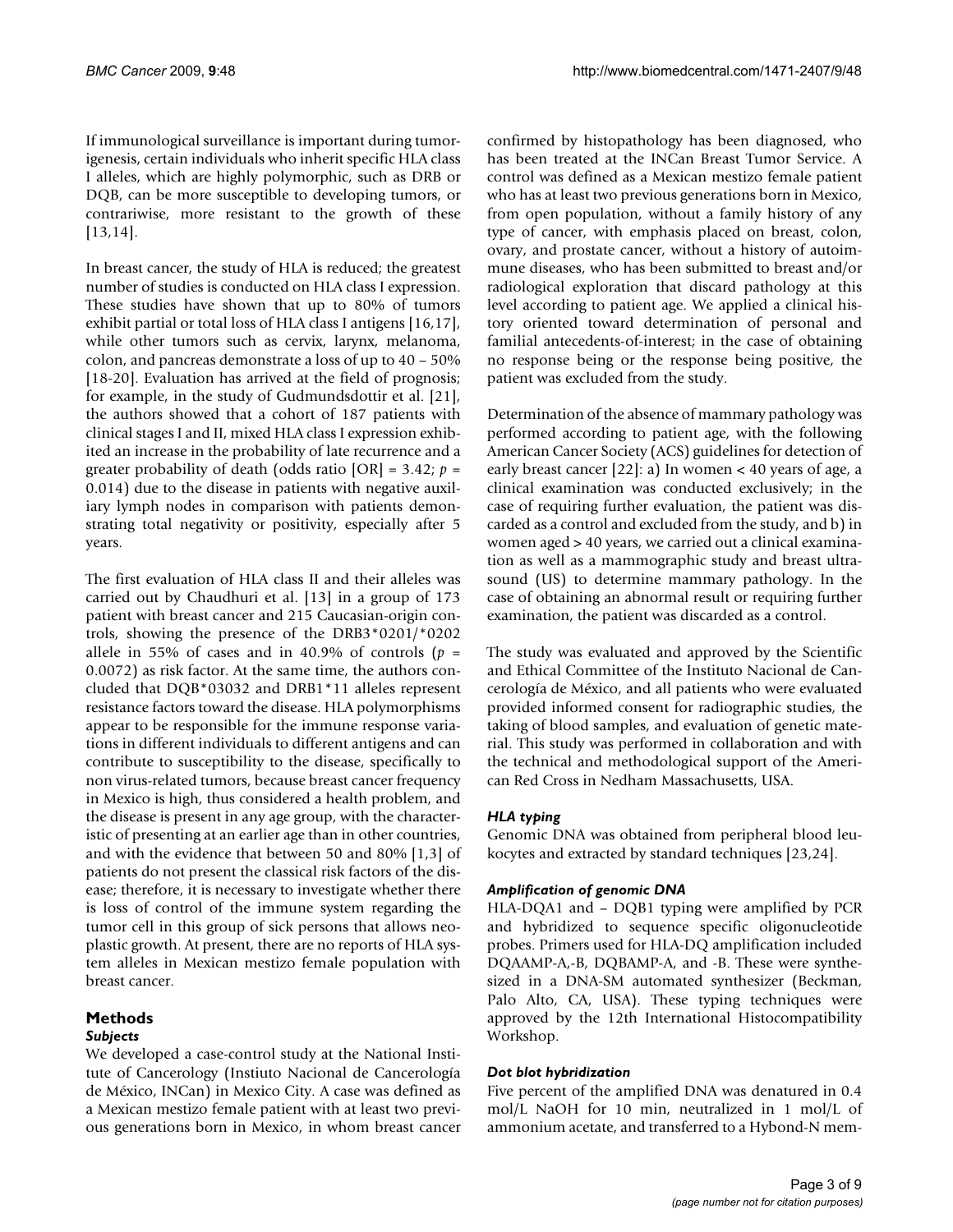brane (Amersham, Bucks, UK). The filters were prehybridized at 42°C for 30 min in a solution containing 6× SSPE (30× SSPE: 4.5 mol/L NaCl, 0.3 mol/L NaH2PO4, 30 mmol/L EDTA, pH = 7.4),  $5 \times$  Denhard solution (2%) bovine serum albumin, 2% polyvinylpyrrolidone 40, 2% Ficoll 400), 0.1% Lauryl-sarcosine, and 0.02% SDS. Then, the oligonucleotide probes labeled with Digoxygenin dideoxy- Uridine-Triphosphate (Dig-11-ddUTP) were added and hybridized at 42°C for 3 h. The filters were washed twice in 2× SSPE, 0.1% SDS at room temperature for 10 min, once in TMAC solution [50 mmol/L Tris-HCl (pH = 8.0), 3 mol/L tetramethylammonium chloride, 2 mmol/L EDTA, 0.1% SDS] at room temperature for 10 min, and twice at 60°C for 10 min. Dots were revealed using the Dig Nucleic Acid Detection Kit (Boehringer Mannheim Biochemical, Mannheim, Germany).

#### *Statistical analysis*

HLA-A, HLA-B, HLA-C, allele and haplotype frequencies were estimated using the Arlequin program version 2.000 [[25](#page-8-23)]. Significance of two-locus linkage disequilibrium (LD) was determined using Popgene program version 1.31 [[26\]](#page-8-24). Odds ratio (OR) was calculated as per Haldane modified Woolf's formula [\[27](#page-8-25)]. OR =  $[(a + 0.5) (d + 0.5)]$  $(b + 0.5)$  (c + 0.5)] where, a and b are the number of patients and controls positive for a given allele respectively, while c and d represent the number of patients and controls negative for the allele, respectively. The corrected P value was calculated using Bonferroni's inequality method [\[28](#page-8-26)] as, P corrected = 1- (1-p)n, where  $n =$ number of comparisons.

Association between HLA haplotype and breast cancer was examined using statistical analysis from a 2 × 2 table according to the method described by Svejgaard and Ryder [\[29](#page-8-27)].

# **Results**

During the study period, we included 100 patients who fulfilled inclusion and exclusion criteria with a confirmed diagnosis of breast cancer. Similarly, we obtained 99 samples of healthy control subjects.

Age of patients with breast cancer ranged from 27 – 82 years (average age,  $50.4 \pm 12.8$  years); distribution was normal. Seventy two cases did not present a familiar history of breast cancer, and in 28 cases, there was at least one first-degree family member with this neoplasm type; average age at menarche was 12.8 years. Seventy one percent of women used no family planning method, while use of oral hormones or another hormonal-therapy type was present only in 29 patients; the remainder of patients utilized some other family planning method. History of smoking as a risk factor was present in only 16% of patients.

Locally advanced and advanced clinical stages were the most frequent (64%) stages in comparison with early stages. It is noteworthy that in 15% of cases, it was not possible to determine the clinical stage because the patients had been care for previously at another hospital. It was possible to determine tumor size in 89 cases, with an average of 5.2 cm (standard deviation  $[SD] \pm 3.49$ ; range,  $1 - 17$  cm); in addition, it was possible to determine the distribution of clinical lymph node status in 94 patients, the most frequent lymph node status being N1 with 46 cases, and the second most frequent, N0 with 23 patients, according to the Tumor-Node-Metastasis (TNM) lymph node staging description.

As expected due to neoplasm frequency, distribution by histological type obtained 94 cases of infiltrating ductal carcinoma and only six cases of infiltrating lobular carcinoma. Concerning differentiation degree, we found poorly differentiated carcinoma in 56% of cases, while moderately and well differentiated presented in 38 and 6% of cases, respectively. Distribution of differentiation degree with respect to the Scarff-Bloom-Richardson Index exhibited the presence of high-grade tumors in 67% of patients; the hormonal receptors of these tumors were distributed as follows: Positive estrogenic receptors in 54 cases; negative estrogenic receptors in 45 cases; positive pregestational receptors in 29 cases, and negative pregestational receptors in 70 cases. In one case, it was not possible to conduct hormonal receptor determination. Patient clinical characteristics were shown, as well as those of the neoplasms in Table [1.](#page-4-0)

At the moment of performing the present study, 61 patients were found without evidence of disease, while 39 cases presented disease recurrence (data not shown, in that this was not the objective of the present work).

Table [2](#page-5-0) shows the different HLA classes I and II alleles studied in the group of cases, as well as their genetic frequencies. Table [3](#page-6-0) depicts the different HLA classes I and II alleles studied in the control group of patients, as well as the genetic frequencies of these.

In Table [4](#page-7-0), we found alleles with the highest genetic HLA-A frequencies that were detected; we were able to observe that there was no difference between both groups from the statistical viewpoint, although we noted a tendency for risk in one of these (\*0206), as well as one for protection in the other (\*6801), after correction for multiple comparisons for the number of alleles of HLA-A locus (n  $= 11$ ), the risk was not significant (Pc  $= 0.45$ ). It is worthwhile mentioning that the following four alleles were the most frequent in both groups: HLA-A\*0201; -\*2402; - \*0206, and -\*3101. In addition, also depicted in this Table are high-resolution HLA-B typifications with great-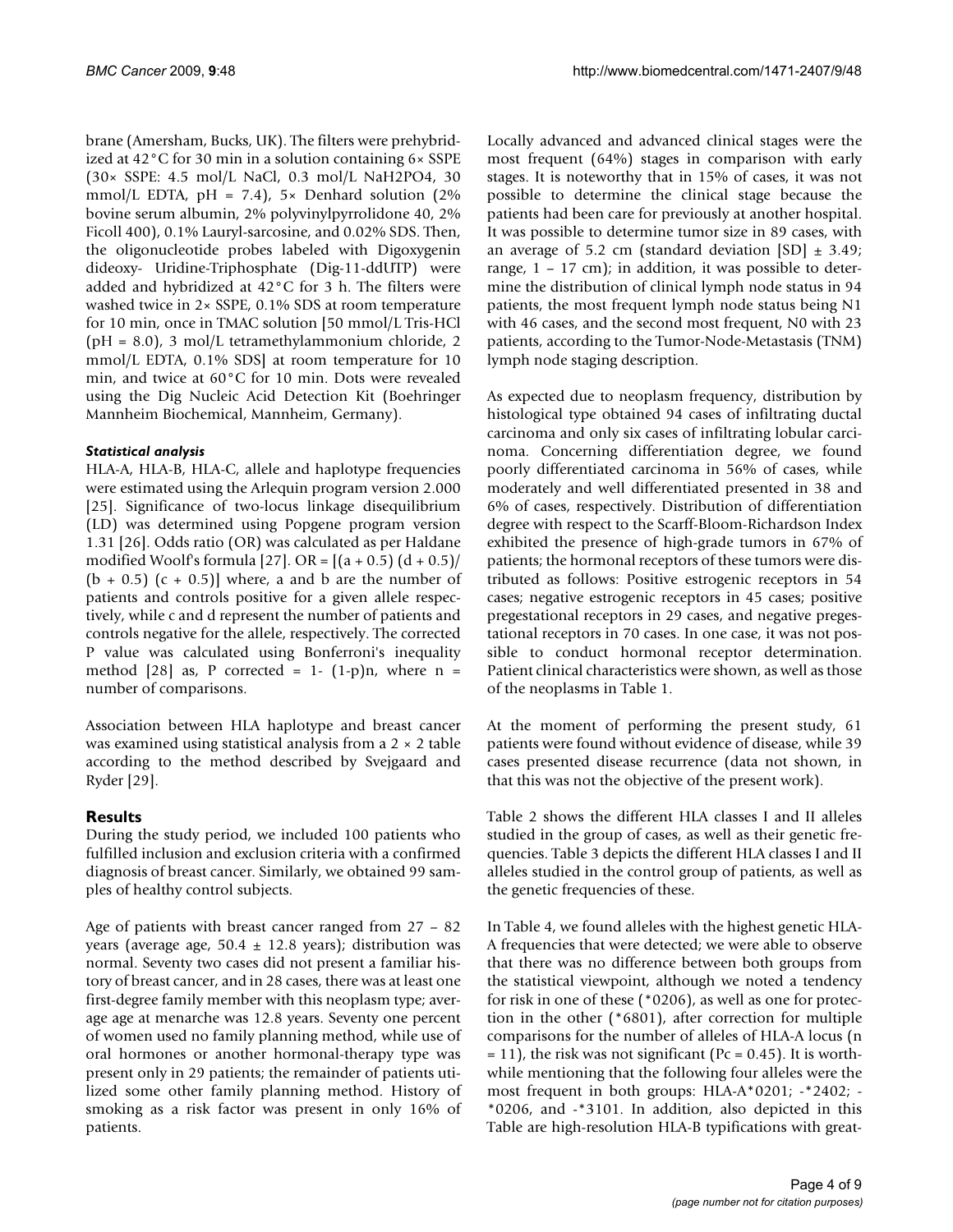<span id="page-4-0"></span>

| Table 1: Patient Clinical Characteristics and Neoplasm |  |
|--------------------------------------------------------|--|
| <b>Characteristics</b>                                 |  |

|                         |                             | n  |
|-------------------------|-----------------------------|----|
| Age                     | 50.4 +/- 12.8 (Mean +/- SD) |    |
| Menarche                | 12.8 (Median)               |    |
| Family history          | Positive                    | 28 |
|                         | Negative                    | 72 |
| Family planning         | Positive for hormonal       | 29 |
|                         | Negative                    | 71 |
| Tobbaco                 | Positive                    | 16 |
| Clinical stage          | L                           | 8  |
|                         | lla                         | 13 |
|                         | IІb                         | 23 |
|                         | Illa                        | 19 |
|                         | <b>IIIb</b>                 | 13 |
|                         | I۷                          | 9  |
|                         | No classified               | 15 |
| Tumor size              | 5.2 +/- 3.49 (Mean +/- SD)  |    |
| Nodal status            | N0                          | 26 |
|                         | ΝI                          | 46 |
|                         | N2                          | 21 |
|                         | N <sub>3</sub>              | т  |
|                         | Missing                     | 6  |
| Histology               | Ductal                      | 94 |
|                         | Lobular                     | 6  |
| Grade                   | Well differentiated         | 6  |
|                         | Moderately                  | 38 |
|                         | Poorly                      | 56 |
| Hormone receptor status | Estrogen positive           | 54 |
|                         | Estrogen negative           | 45 |
|                         | Progesterone positive       | 29 |
|                         | Progesterone negative       | 70 |

est genetic frequency compared – if only one exhibited a statistically significant difference for the risk factor, on finding this with a three times greater frequency in the case group in comparison with the control group HLA-B\*1501 (OR, 3.714; *p* = 0.031). After correction for multiple comparisons for the number of alleles of HLA-B locus (n = 17), the risk was not significant (Pc =  $0.30$ ).

HLA-Cw is a scarcely studied gene in this neoplasm type; we are able to say that at least in this group of women obtained from an ethnically similar population, HLA-Cw is not a marker for, nor a risk for, nor protection for the disease, because we did not find differences between the two groups.

In Table [5,](#page-7-1) we can observe HLA-DR distribution, in which we are able to identify two alleles that on being expressed comprise an associated risk factor for presenting the disease, such as DRB1\*1301, which is expressed in seven cases and in only one control, observing an risk increase of up to seven times; notwithstanding this, it is important to mention that the confidence interval (CI) is very broad, which can be a reflection of its low genetic frequency (genetic frequency  $[g,f] = 0.040$ ) and DRB1\*1602, which behaves similarly in being present solely in the cases (in seven of these) (OR, 16.701; 95% CI, 0.947 – 294.670), after correction for multiple comparisons for the number of alleles of HLA-DRB1 locus ( $n = 11$ ), the risk was not significant ( $Pc = 0.24$ ). Regarding HLA- DQ, we found two alleles of this gene associated with the disease, such as DQ\*0302 with a g.f. of 0.454 in the group of cases, and a g.f. of 0.274 in the control group (OR, 2.201;95% CI,1.419–3.415), after correction for multiple comparisons for the number of alleles of HLA-DQ locus  $(n = 8)$ , the risk was statistically significant ( $Pc = 0.0007$ ). However, the allele commanding the majority of attention is DQ\*0301-allele expression, which is much more common in the control group (g.f., of 0.231) being a protector presentation of the disease. This relationship is sustained after corrections for multiple comparisons (Pc = 0.00008) for HLA-DQB1  $(n = 8)$ .

Haplotypes were deduced both the results are highly heterogenic (data not show) therefore not conclusions could be drawn or associations performed.

#### **Discussion**

The origin of malignant neoplasms is multifactorial [[1](#page-8-0)]; nevertheless, there are certain factors that can increase not only the risk for appearance of the disease, but even more so that the tumor would continue to grow and would produce distal disease or metastasis. Thus, if immunological surveillance is an important mechanism in the tumor genesis process, certain individuals who inherit specific HLA class II alleles can be resistant or more susceptible to tumor presentation [[13\]](#page-8-12). The results of different works show few reproducible results because there are important differences in the expression of the different HLAs, depending on the geographical area to which reference is made [[34\]](#page-8-28). This is due to that the frequency of presentation of the different HLA alleles is determined by the dominant pathogens of each geographic region in particular, and because these genes are highly polymorphic.

Breast cancer has exhibited an increase in incidence in recent years, it is the tumor second only to lung cancer as cause of death by cancer in females, and is the number one cause of death by cancer in women 15 – 54 years of age worldwide [\[31](#page-8-29)]. In Mexico, breast cancer is a very fre-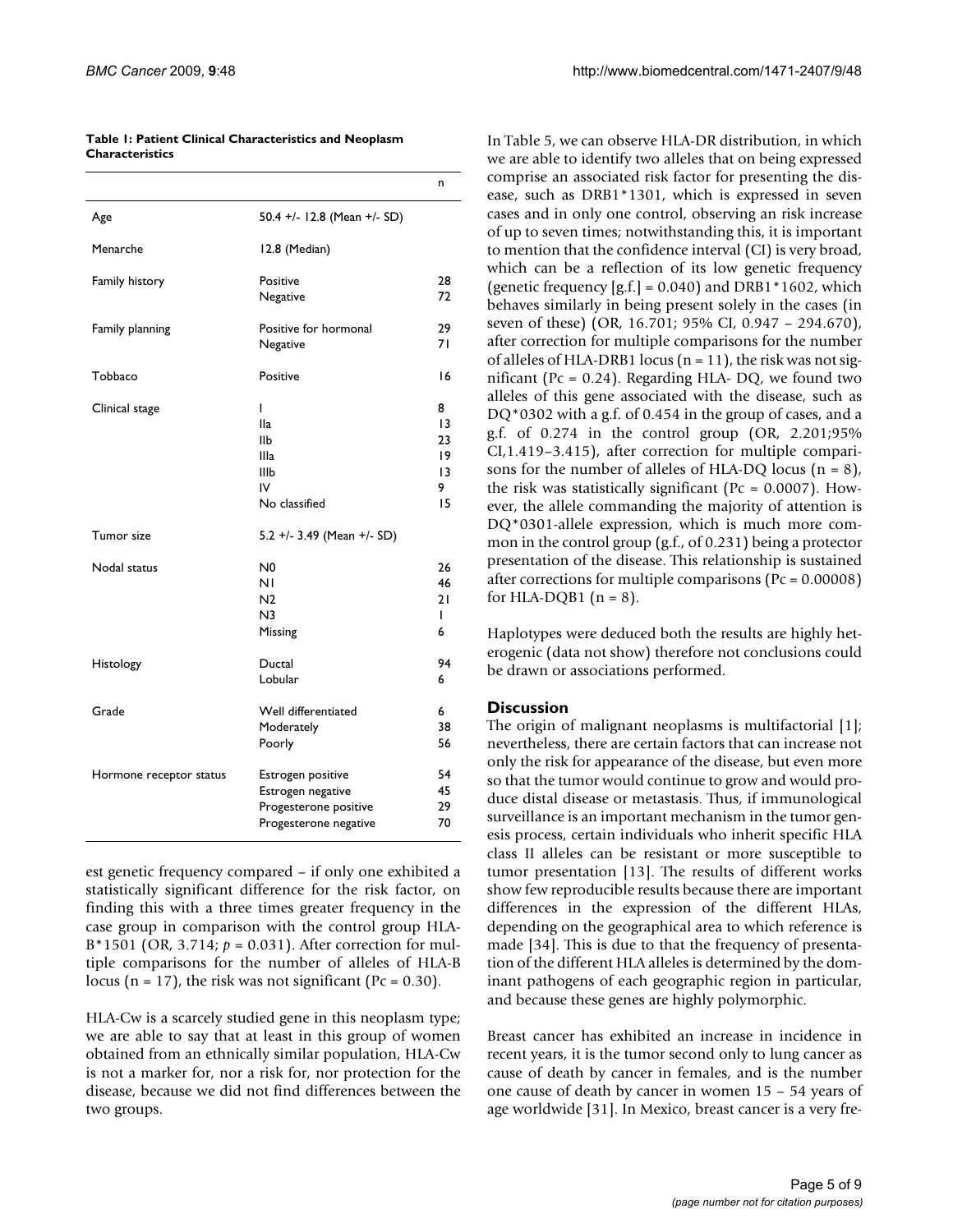| -A   | n  | g.f   | $-B$  | n               | g.f   | -Cw  | n               | g.f   | -DRBI | n                       | g.f   | -DQBI | n              | ggg.f g.f |
|------|----|-------|-------|-----------------|-------|------|-----------------|-------|-------|-------------------------|-------|-------|----------------|-----------|
| 0201 | 39 | 0.224 | 1501  | $\overline{13}$ | 0.074 | 0401 | 34              | 0.195 | 0802  | 27                      | 0.155 | 0300  | 54             | 0.310     |
| 2402 | 25 | 0.143 | 3501  | $\overline{13}$ | 0.074 | 0702 | 29              | 0.167 | 0407  | 22                      | 0.126 | 0302  | 30             | 0.172     |
| 0206 | 20 | 0.114 | 4002  | $\mathbf{H}$    | 0.063 | 0102 | 16              | 0.092 | 1406  | 4                       | 0.080 | 0402  | 29             | 0.167     |
| 3101 | 16 | 0.091 | 5101  | 9               | 0.051 | 0701 | $\overline{13}$ | 0.075 | 0404  | 12                      | 0.069 | 0200  | 8              | 0.103     |
| 6801 | 8  | 0.045 | 5201  | 9               | 0.051 | 0602 | $\mathbf{H}$    | 0.063 | 0301  | 12                      | 0.069 | 0501  | 0              | 0.057     |
| 1101 | 8  | 0.045 | 3905  | 9               | 0.051 | 0303 | 9               | 0.052 | 0701  | $\mathbf{H}$            | 0.063 | 0602  | 6              | 0.034     |
| 6803 | 7  | 0.040 | 3512  | 8               | 0.046 | 0304 | 8               | 0.046 | 1301  | $\overline{7}$          | 0.040 | 0603  | 5              | 0.029     |
| 0101 | 7  | 0.040 | 0801  | 8               | 0.046 | 1203 | 7               | 0.040 | 1602  | $\overline{7}$          | 0.040 | 0601  | 5              | 0.029     |
| 0301 | 5  | 0.028 | 3517  | 7               | 0.040 | 1502 | 7               | 0.040 | 1501  | 6                       | 0.034 | 0600  | 4              | 0.023     |
| 2601 | 5  | 0.028 | 3906  | 6               | 0.034 | 0801 | 6               | 0.034 | 0102  | 6                       | 0.034 | 0303  | 4              | 0.023     |
| 3201 | 5  | 0.028 | 4801  | 6               | 0.034 | 0305 | 6               | 0.034 | 1402  | 5                       | 0.029 | 0202  | 2              | 0.011     |
| 2902 | 5  | 0.028 | 0702  | 5               | 0.029 | 1509 | 5               | 0.029 | 0403  | $\overline{\mathbf{4}}$ | 0.023 | 0503  | $\overline{2}$ | 0.011     |
| 3001 | 4  | 0.023 | 3801  | 5               | 0.029 | 1202 | 4               | 0.023 | 0410  | 4                       | 0.023 | 0502  |                | 0.006     |
| 6802 | 3  | 0.017 | 4403  | 4               | 0.023 | 0802 | 4               | 0.023 | 1502  | 4                       | 0.023 | 0201  |                | 0.006     |
| 2425 | 2  | 0.011 | 5001  | 4               | 0.023 | 1601 | 4               | 0.023 | 0402  | 3                       | 0.017 | 0604  | ı              | 0.006     |
| 2501 | 2  | 0.011 | 1402  | 4               | 0.023 | 0202 | 3               | 0.017 | 1302  | 3                       | 0.017 |       |                |           |
| 3301 | 2  | 0.011 | 3514  | 4               | 0.023 | 1604 | 2               | 0.011 | 1101  | 3                       | 0.017 |       |                |           |
| 3010 | T  | 0.005 | 4402  | 3               | 0.017 | 0803 | $\overline{2}$  | 0.011 | 0411  | 3                       | 0.017 |       |                |           |
| 0302 |    | 0.005 | 1530  | 3               | 0.017 | 0509 | T               | 0.005 | 0401  | $\mathbf{2}$            | 0.011 |       |                |           |
| 2301 |    | 0.005 | 1302  | 3               | 0.017 | 1801 | I.              | 0.005 | 0101  | $\overline{2}$          | 0.011 |       |                |           |
| 6805 |    | 0.005 | 3508  | 3               | 0.017 | 1701 |                 | 0.005 | 1104  | $\overline{2}$          | 0.011 |       |                |           |
| 2201 |    | 0.005 | 4006  | 2               | 0.011 | 0501 | L               | 0.005 | 1305  | $\overline{2}$          | 0.011 |       |                |           |
| 7401 |    | 0.005 | 3908  | 2               | 0.011 |      |                 |       | 0405  | $\overline{2}$          | 0.011 |       |                |           |
| 3131 |    | 0.005 | 1515  | 2               | 0.011 |      |                 |       | 1503  | T                       | 0.005 |       |                |           |
| 6901 |    | 0.005 | 4101  | 2               | 0.011 |      |                 |       | 1601  |                         | 0.005 |       |                |           |
| 3002 |    | 0.005 | 1801  | 2               | 0.011 |      |                 |       | 1448  |                         | 0.005 |       |                |           |
| 0205 |    | 0.005 | 4501  | 2               | 0.011 |      |                 |       | 1404  |                         | 0.005 |       |                |           |
| 2403 | L  | 0.005 | 3503  | 2               | 0.011 |      |                 |       | 1202  |                         | 0.005 |       |                |           |
|      |    |       | 2705  | 2               | 0.011 |      |                 |       | 0302  |                         | 0.005 |       |                |           |
|      |    |       | 3905  | 2               | 0.011 |      |                 |       | 0103  |                         | 0.005 |       |                |           |
|      |    |       | 4008  | L               | 0.005 |      |                 |       | 1001  |                         | 0.005 |       |                |           |
|      |    |       | other | 8               | 0.114 |      |                 |       | 40    | L                       | 0.005 |       |                |           |

<span id="page-5-0"></span>**Table 2: Frequencies (g.f) of HLA-A,-B, Cw, DRB1 and – DQB1 in Cases.**

 $N = 174.$ 

quent tumor; thus, study of this disease and the factors that predispose its presentation is of prime importance for identification of at-risk groups, which translates into a more precise evaluation for each woman [\[5\]](#page-8-4).

To date, few studies have been conducted to attempt to determine the association and impact that these represent in the risk of presenting breast cancer and the different HLA, especially HLA class II, and some studies lack sufficient power due to a reduced number of studied cases [[33](#page-8-30)].

In 2005 Lavado et al. [[34](#page-8-28)], compared 132 women with breast cancer and 382 healthy controls in the Spanish region of Málaga. They performed HLA-A,-B, -Cw, -DR, and -DQ typification. The most important differences were found in the HLA-B locus, where the HLA-B7 allele was present with greater frequency in the group of sick patients than in the control group ( $p = 0.0019$ ; 95% CI, 1.337 – 3.409; Relative risk [RR], 2.135), explaining that in this geographical zone an environmental agent can be found (whether viral or bacterial) that can be associated

with breast cancer. Our study reveals a significantly increased frequency of HLA-B\*1501 in cancer patients in comparison to healthy controls (OR = 3.714; CI95%, 1.187–11.619,  $p = 0.031$ ) but not in other HLA-B alleles.

Gopalkrishnan et al. [[36\]](#page-8-31), in a group of women from India, evaluated low- or intermediate-resolution gene expression of HLA-A,-B, and -C, finding the following two alleles as candidates for markers associated in risk modulation for breast cancer in Eastern Indian women: Alleles HLA-B\*40 and -B\*08, the first as a factor for early development of the disease, presenting in 16% of cases vs. 9.0% of controls (OR, 2.2; 95% CI, 1.15 – 4.34; *p* = 0.02), and the second, found to be a protector. These protective or high risk alleles even though were frequent in our population (HLA-B\*40 g.f. =  $0.080$  and  $-B*08$  g.f. =  $0.046$ ) associations were not statistically significant neither for risk not for protection to the development of the neoplasm.

We found HLA-DQB1\*0302 to be protective as well as HLA-DQB1\*0301 but not associated with age, which is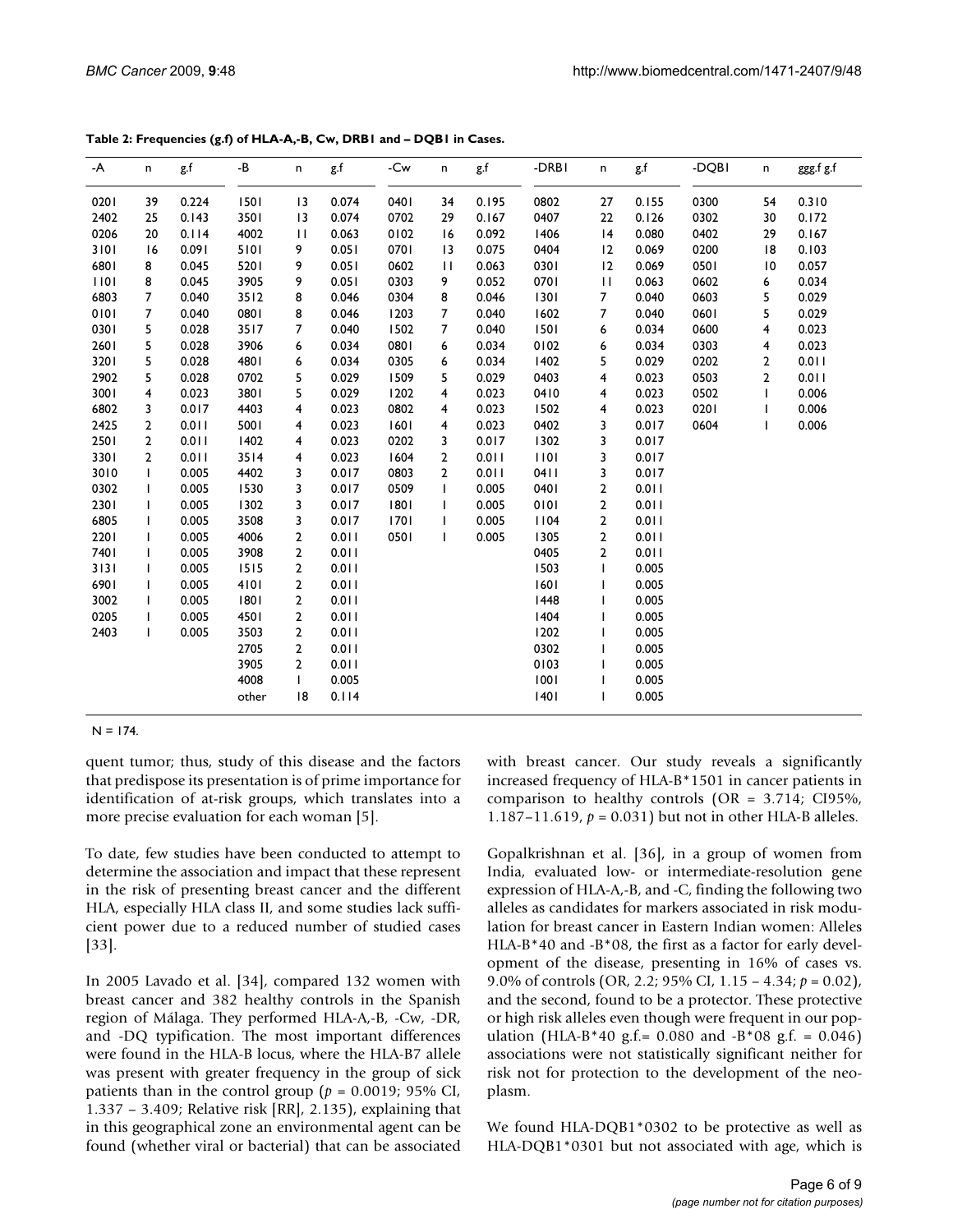| -A      | n                       | g.f   | -В    | n              | g.f   | -Cw  | n              | g.f   | -DRBI | n              | g.f   | -DBQ1 | n              | g.f   |
|---------|-------------------------|-------|-------|----------------|-------|------|----------------|-------|-------|----------------|-------|-------|----------------|-------|
| 0201    | 41                      | 0.220 | 3905  | 9              | 0.102 | 0702 | 40             | 0.215 | 0407  | 33             | 0.177 | 0302  | 51             | 0.274 |
| 2402    | 31                      | 0.166 | 3512  | 4              | 0.075 | 0401 | 36             | 0.194 | 0802  | 25             | 0.134 | 0301  | 43             | 0.231 |
| 6801    | 9                       | 0.102 | 4002  | 13             | 0.069 | 0304 | 16             | 0.086 | 0404  | 15             | 0.081 | 0402  | 28             | 0.151 |
| 3101    | 13                      | 0.069 | 5101  | $\mathbf{H}$   | 0.059 | 0102 | 15             | 0.081 | 1406  | 15             | 0.081 | Dqbx  | 21             | 0.113 |
| AX      | $\mathbf{H}$            | 0.059 | 3501  | $\mathbf{H}$   | 0.059 | Cwx  | 13             | 0.070 | Drx   | 3              | 0.070 | 0501  | 12             | 0.065 |
| 0206    | 10                      | 0.053 | 3906  | 10             | 0.053 | 0701 | 9              | 0.048 | 0701  | 12             | 0.065 | 0202  | 10             | 0.054 |
| 6803    | 8                       | 0.03  | BX    | 10             | 0.053 | 0602 | 8              | 0.043 | 1602  | $\mathbf{H}$   | 0.059 | 0201  | 6              | 0.032 |
| 3002    | 6                       | 0.032 | 3514  | 6              | 0.032 | 0801 | $\overline{7}$ | 0.038 | 1501  | $\overline{7}$ | 0.038 | 0602  | 5              | 0.027 |
| 0301    | 6                       | 0.032 | 4005  | 6              | 0.032 | 0802 | 7              | 0.038 | 1104  | $\overline{7}$ | 0.038 | 0603  | 3              | 0.016 |
| 3301    | 5                       | 0.026 | 0702  | 6              | 0.032 | 0303 | 5              | 0.027 | 0301  | 6              | 0.032 | 0502  | 2              | 0.011 |
| 1101    | 4                       | 0.021 | 4801  | 5              | 0.026 | 0501 | 4              | 0.022 | 0102  | 6              | 0.032 | 0303  | $\overline{2}$ | 0.011 |
| 0101    | $\overline{\mathbf{4}}$ | 0.021 | 1402  | 5              | 0.026 | 1502 | 4              | 0.022 | 1402  | 5              | 0.027 | 0604  | T              | 0.005 |
| 6802    | 4                       | 0.021 | 5201  | 4              | 0.021 | 0305 | 3              | 0.016 | 0403  | 4              | 0.022 | 0601  |                | 0.005 |
| 2301    | 3                       | 0.016 | 3543  | 4              | 0.021 | 1203 | 3              | 0.016 | 0101  | 3              | 0.016 | 0304  | L              | 0.005 |
| 2601    | 3                       | 0.016 | 0801  | 4              | 0.021 | 0202 | 3              | 0.016 | 0401  | 3              | 0.016 |       |                |       |
| 2902    | 3                       | 0.016 | 1501  | 4              | 0.021 | 0306 | 3              | 0.016 | 1001  | 3              | 0.016 |       |                |       |
| 3201    | 3                       | 0.016 | 3517  | 3              | 0.016 | 1601 | $\overline{2}$ | 0.010 | 0804  | $\overline{2}$ | 0.010 |       |                |       |
| 6805    | $\overline{2}$          | 0.010 | 1515  | 3              | 0.016 | 1402 | $\overline{2}$ | 0.010 | 0411  | $\overline{2}$ | 0.010 |       |                |       |
| 3001    | 2                       | 0.010 | 1801  | 3              | 0.016 | 1509 | $\overline{2}$ | 0.010 | 0801  | $\overline{2}$ | 0.010 |       |                |       |
| 0204    | L                       | 0.005 | 3902  | 3              | 0.016 | 0704 | $\overline{2}$ | 0.010 | 1407  | $\mathbf{I}$   | 0.005 |       |                |       |
| 0224    | L                       | 0.005 | 3508  | 2              | 0.010 | 0401 | $\mathbf{I}$   | 0.005 | 1201  | I              | 0.005 |       |                |       |
| 0205    |                         | 0.005 | 4901  | 2              | 0.010 |      |                |       | 1302  | I              | 0.005 |       |                |       |
| 6601    |                         | 0.005 | 1401  | 2              | 0.010 |      |                |       | 1304  | ı              | 0.005 |       |                |       |
| 0102    | ı                       | 0.005 | 1516  | 2              | 0.010 |      |                |       | 1502  | I              | 0.005 |       |                |       |
| 2425    |                         | 0.005 | 5301  | 2              | 0.010 |      |                |       | 0405  | I              | 0.005 |       |                |       |
| 2301/05 | $\mathbf{I}$            | 0.005 | 3701  | 2              | 0.010 |      |                |       | 1102  | I              | 0.005 |       |                |       |
|         |                         |       | 4402  | $\overline{2}$ | 0.010 |      |                |       | 0809  | ı              | 0.005 |       |                |       |
| 2402/25 | $\mathbf{I}$            | 0.005 | 4501  | $\overline{2}$ | 0.010 |      |                |       | 1305  | I              | 0.005 |       |                |       |
|         |                         |       | 1302  | 2              | 0.010 |      |                |       | 1301  | I              | 0.005 |       |                |       |
|         |                         |       | 1517  | 2              | 0.010 |      |                |       |       |                |       |       |                |       |
|         |                         |       | 3502  | $\overline{2}$ | 0.010 |      |                |       |       |                |       |       |                |       |
|         |                         |       | Other | 20             | 0.107 |      |                |       |       |                |       |       |                |       |
|         |                         |       |       |                |       |      |                |       |       |                |       |       |                |       |

<span id="page-6-0"></span>**Table 3: Frequencies (g.f) of HLA-A,-B,-Cw,-DRB1 and – DQB1 in controls.**

 $N = 186$ .

contrary to what was reported by Chaudhuri et al. [[13](#page-8-12)] in 2000, where he reports two important negative associations for the development of breast cancer at an early age, both of HLA class II: DRB\*11, which was found expressed in 35 controls and only in six cases ( $p < 0.0001$ ). These results reflect, at least in the patient group, that inheritance of the alleles of these genes (DQB\*03032 and DRB1\*11) represent alleles resistant to the presentation of early-age breast cancer.

Positive association of specific HLA class II alleles in any malignant-tumor type reflects the specific role of these molecules in the promotion of chronic inflammation. HLA expression suggests that immune-system evasion of certain cellular populations could be responsible for promoting survival of the neoplasm, thus rendering it necessary to continue evaluating these markers in different populations and to include greater numbers of patients to confirm the different associations and risks between alleles and haplotypes and to determine whether there are others that could be catalogued as risk factors for development of the neoplasm, and at a determined moment whether the fact that some allele, alleles, or haplotypes are found expressed consistently in some group of individuals affords the power to utilize HLA class II typifications as prognostic factors, at the present moment few authors had performed characterization of HLA in latin population, we could say this is the first attempt to characterize a Mexican mestizo population in order to try to find associations between HLA and breast cancer.

#### **Conclusion**

The results obtained by our group demonstrate the role of genetics in the multifactorial pathophysiology of breast malignant neoplasms. It also reveals the role of the MHC genes in the pathophysiology, suggesting that in the development of breast cancer exists a disorder of immune regulation.

Nevertheless, this triggering factor (MHC genes) seems to be restricted to certain ethnic groups as well as certain geographical regions since these relevant MHC alleles are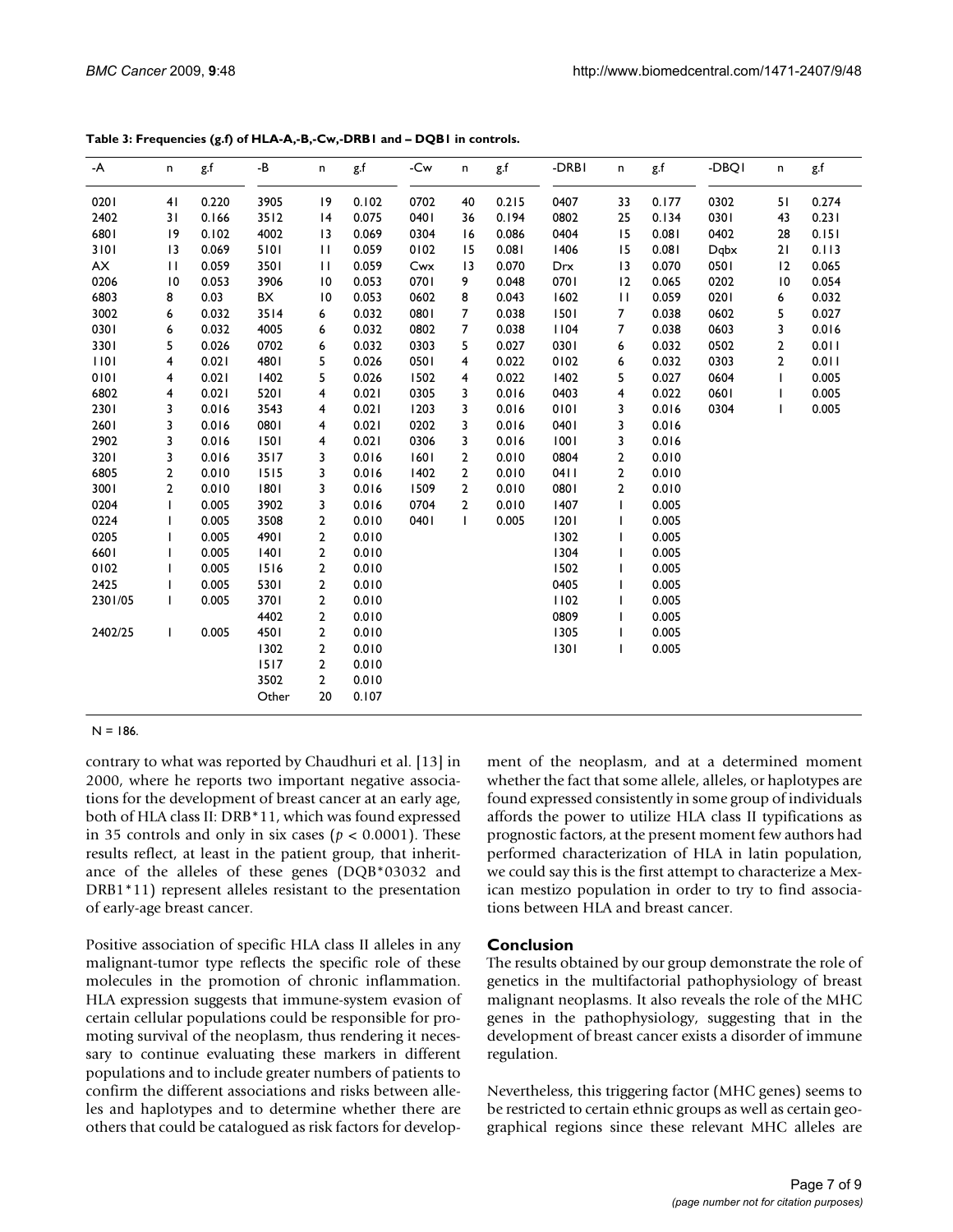|               | <b>CASES</b> | $N = 174$ | <b>CONTROLS</b> | $N = 186$ |       |           |                    |
|---------------|--------------|-----------|-----------------|-----------|-------|-----------|--------------------|
| Locus         | n            | g.f       | n               | g.f       | P     | <b>OR</b> | C195%              |
| HLA-A         |              |           |                 |           |       |           |                    |
| 0201          | 39           | 0.224     | 41              | 0.220     | 0.96  | 1.022     | $0.621 - 1.68$     |
| 2402          | 25           | 0.143     | 31              | 0.166     | 0.648 | 0.839     | $0.473 - 1.48$     |
| 0206          | 20           | 0.114     | $\overline{10}$ | 0.053     | 0.056 | 2.286     | $1.038 - 5.033*$   |
| 3101          | 16           | 0.091     | 13              | 0.069     | 0.565 | 1.348     | 0.628-2.890        |
| 6801          | 8            | 0.045     | 19              | 0.102     | 0.068 | 0.424     | $0.180 - 0.995$    |
| HAL-B         |              |           |                 |           |       |           |                    |
| 1501          | 13           | 0.075     | 4               | 0.021     | 0.031 | 3.714     | $1.187 - 11.619 +$ |
| 3501          | 13           | 0.075     | $\mathbf{H}$    | 0.059     | 0.704 | 1.285     | 0.560-2.949        |
| 4002          | $\mathbf{H}$ | 0.063     | 13              | 0.069     | 0.966 | 0.898     | $0.391 - 2.062$    |
| 5101          | 9            | 0.052     | $\mathbf{H}$    | 0.059     | 0.939 | 0.868     | $0.351 - 2.148$    |
| 5201          | 9            | 0.052     | $\overline{4}$  | 0.021     | 0.21  | 2.482     | $0.750 - 8.211$    |
| <b>HLA-Cw</b> |              |           |                 |           |       |           |                    |
| 0401          | 34           | 0.195     | 36              | 0.194     | 0.929 | 1.012     | $0.6 - 1.706$      |
| 0702          | 29           | 0.167     | 40              | 0.215     | 0.302 | 0.73      | $0.430 - 1.241$    |
| 0102          | 16           | 0.092     | 15              | 0.081     | 0.846 | 1.154     | $0.553 - 2.412$    |
| 0701          | 13           | 0.075     | 9               | 0.048     | 0.411 | 1.588     | $0.661 - 3.814$    |
| 0602          | П            | 0.063     | 8               | 0.043     | 0.535 | 1.502     | 0.589-3.825        |
|               |              |           |                 |           |       |           |                    |

<span id="page-7-0"></span>**Table 4: Risk assessment among different loci of HLA class I**

 $*$  Pc = 0.45. +Pc = 0.30.

highly diverse and confirms the relevance of HLA-DR alleles in the genetic susceptibility to develop this specific type of malignant disease.

# **Abbreviations**

HLA: human leukocyte antigen; MHC: Major histocompatibility; ACS: American cancer society; PCR: Polymerase chain reaction;

# **Competing interests**

The authors declare that they have no competing interests.

<span id="page-7-1"></span>**Table 5: Risk assessment among different loci of HLA class II**

#### **Authors' contributions**

DCL: Study design, patient recruitment, article writing. DPM: Data collection, article writing. VV: Patient recruitment, data collection. AGC: Molecular analysis. AMB: Statistic evaluation and data analysis. VAA: Sample analysis. ALT: Molecular analysis. GVA: Sample analysis. RB: Sample analysis. NY: Genetic analysis. EJY: Study design, data analysis. JG: Study design, manuscript evaluation, data analysis. All authors read and approved the final manuscript.

|                 | <b>CASES</b>   | $N = 174$ | <b>CONTROLS</b> | $N = 186$ |         |        |                     |
|-----------------|----------------|-----------|-----------------|-----------|---------|--------|---------------------|
| Locus           | n              | g.f       | n               | g.f       | P       | OR.    | C195%               |
| <b>HLA-DRBI</b> |                |           |                 |           |         |        |                     |
| 0802            | 27             | 0.155     | 25              | 0.134     | 0.682   | 1.183  | $0.657 - 2.130$     |
| 0407            | 22             | 0.126     | 33              | 0.177     | 0.231   | 0.671  | $0.374 - 1.204$     |
| 1406            | 4              | 0.080     | 15              | 0.081     | 0.851   | 0.998  | $0.467 - 2.132$     |
| 1301            | 7              | 0.040     |                 | 0.005     | 0.06    | 7.754  | 0.944-63.689        |
| 1602            | 7              | 0.040     | 0               | 0         | 0.025   | 16.701 | $0.947 - 294.670*$  |
| <b>HLA-DOBI</b> |                |           |                 |           |         |        |                     |
| 0302            | 79             | 0.454     | 51              | 0.274     | 0.0001  | 2.201  | $1.419 - 3.415**$   |
| 0402            | 29             | 0.167     | 28              | 0.151     | 0.784   | 1.129  | $0.641 - 1988$      |
| 0202            | 8              | 0.103     | $\overline{10}$ | 0.054     | 0.118   | 2.031  | $0.910 - 4.531$     |
| 0301            | 4              | 0.022     | 43              | 0.231     | 0.00001 | 0.078  | $0.027 - 0.223$ *** |
| 0201            | $\overline{2}$ | 0.011     | 0               | 0         | 0.524   | 5.406  | $0.258 - 113.402$   |
| 0303            |                | 0.005     | $\overline{2}$  | 0.011     | 0.954   | 0.532  | $0.048 - 5.918$     |

\* Pc = 0.24. \*\*Pc = 0.0007 \*\*\*Pc = 00008